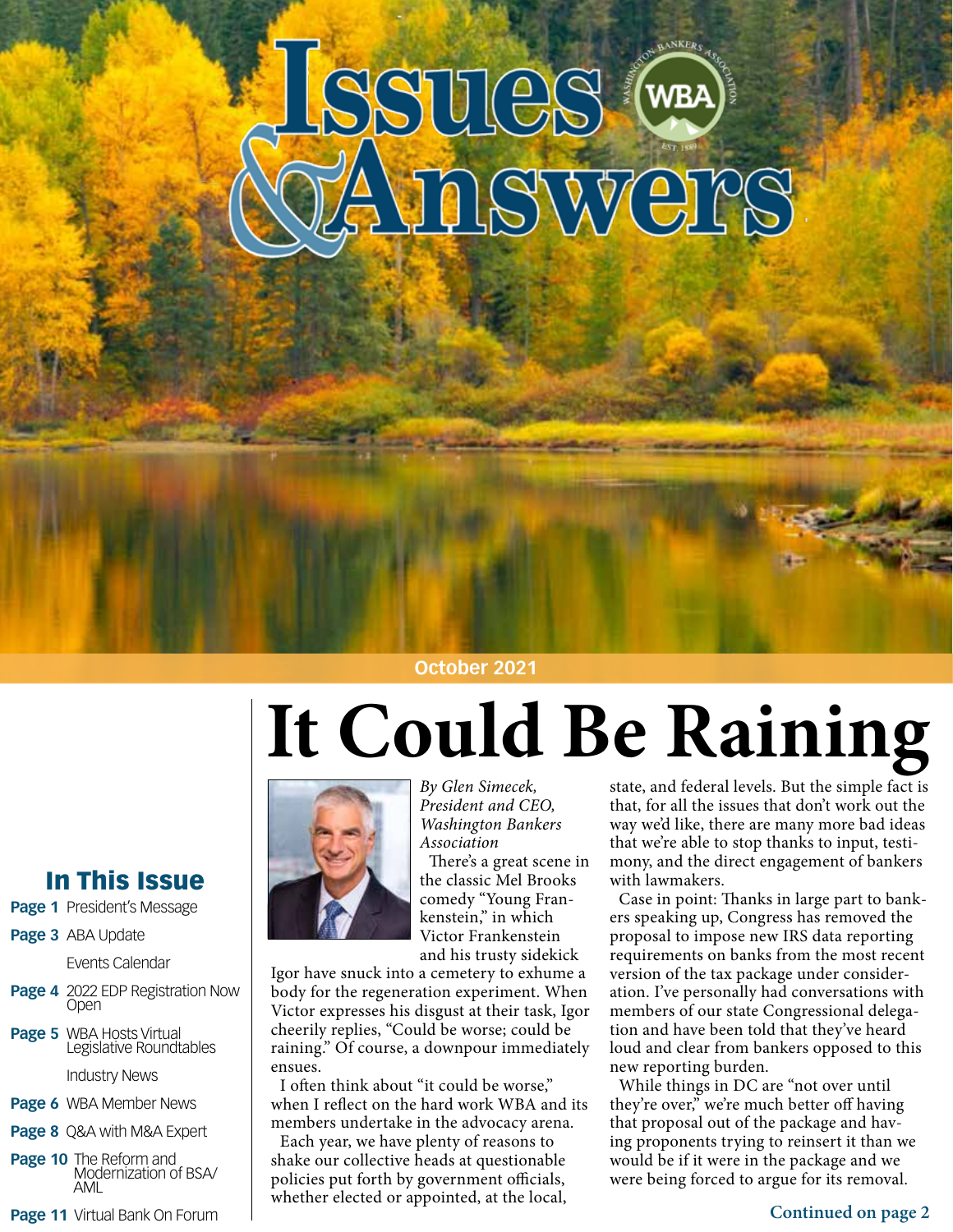

#### Issues & Answers – October 2021

*The official publication of the Washington Bankers Association is sponsored by Harland Clarke and WBA Professional Services*

#### **WBA Staff**

Glen Simecek, President & CEO (206) 447-1700, glen@wabankers.com

Liz Wilson, EVP & Chief Operating **Officer** (206) 344-3495, liz@wabankers.com

> Kyle Hayden, Controller (206) 344-3476, kyle@wabankers.com

Katherine Nyerick, Director of **Education** (206) 344-3484, katherine@wabankers.com

Duncan Taylor, SVP, Programs & Member Services (206) 344-3492, duncan@wabankers.com

Sherry Krainick, Operations & Education Manager (206) 447-1700, sherry@wabankers.com

Megan Managan, Director of Communications & Government Relations (206) 344-3472, megan@wabankers.com

#### **2021-2022 Board of Directors**

**Chair:** Joe Kiley, President & CEO, First Financial Northwest Bank

**ABA GR Committee Representative:** Mark Mason, President & CEO, HomeStreet Bank

**Immediate Past Chair:** Jon Jones, CEO, Washington Business Bank **Secretary/Treasurer:** Brent Beardall, President & CEO, WaFd Bank

**Education Committee Chair:** Matt Deines, President & CEO, First Federal

**WBA PROS Chair:** Ken Johnson, EVP/Operations, Banner Bank

**ABA Community Bank Council Rep:** Eric Pearson, President & CEO, Community First Bank

#### **Directors**

Jay Coleman, SVP & Regional Credit Officer, KeyBank

Jack Heath, President & COO, Washington Trust Bank

Susan Horton, Chairman, President & CEO, Wheatland Bank

Bryan McDonald, President & COO, Heritage Bank

Brian Mulvaney, Market President, Union Bank

Greg Oakes, President & CEO, Cashmere Valley Bank

Gail Rasmussen, Commercial Banking Cross Segment Leader, Wells Fargo

Kerri Schroeder, President - Seattle, Bank of America

Laurie Stewart, President & CEO, Sound Community Bank

Clint Stein, President & CEO, Columbia Bank

Dave Swartley, SVP/Managing Director State Government Relations, U.S. Bank

**Contact Us** Contact the Washington Bankers Association at 601 Union Street, Suite 1720, Seattle, WA 98101

> Call us at (206) 447-1700 and visit us on the web at www.wabankers.com.

#### **Connect With Us**

Connect with the WBA online by following us on our social media accounts.

#### *On the Cover*

Fall colors reflect brightly in the Wenatchee River outside of Leavenworth, Wash. The area attracts thousands of visitors each year to witness the changing of the seasons. *Photo courtesy Washington State Department of Natural Resources*

#### **Continued from page 1**

Another important issue is playing out in "our Washington." By now, most bankers are probably aware of the recent legislation to establish a new, \$36,500-per-individual longterm care (LTC) benefit, publicly funded by a new payroll tax of 0.58 percent on employee wages. Employees can opt of the state program and tax by providing proof of private LTC coverage but only have until November 1 to do so.

WBA has joined the broader business community, led by the Association of Washington Business, in urging the Governor and Legislature to suspend or at least slow implementation of this new program.

We've collectively pointed out several problems with the law as written. The November 1 deadline for individuals to demonstrate that they have obtained private coverage is unrealistic, given the small number of carriers currently operating in our market and the volume of applications they're receiving. The Employment Security Department does not appear ready to process exemption applications promptly, which could result in some employees paying for both a private policy and the public program for some time – with no provision for state refunds when that happens. And several eligibility provisions will result in some employees paying the tax – potentially for many years – without receiving the benefit.

This bill is an example of the Legislature moving quickly on what is arguably a laudable goal, ensuring that more Washingtonians have more resources to pay for the care they could need as they age. But it's also an example of why businesses, and especially bankers, need to explain the real-world consequences of legislation clearly and consistently.

This has been an important subject of discussion in our legislative roundtable meetings, and we've heard some lawmakers acknowledge that changes will have to be made to the program come January and the 2022 session. That's an encouraging sign, but we need to keep up the volume, so every legislator understands the importance of this issue and the need to take action.

I urge you to take some time to learn more about the details of the new law and share that information with your employees and your customers who will also be impacted and may not be focused on the issue. Encourage them to ask questions and share their concerns with their representatives in Olympia.

As it currently sits, the long-term care program has serious problems. Working together, we may be able to correct some of its flaws and make it better.

Time and again, we see that when bankers speak up on important issues, it makes a big difference with lawmakers and the broader community they represent. This is a very good thing because we all know that another raincloud is bound to come along.

### **Follow Us!**





@WaBankers @BankersCare

LinkedIn.com/ **Washington-Bankers-Association** 

Facebook.com/ **WaBankers**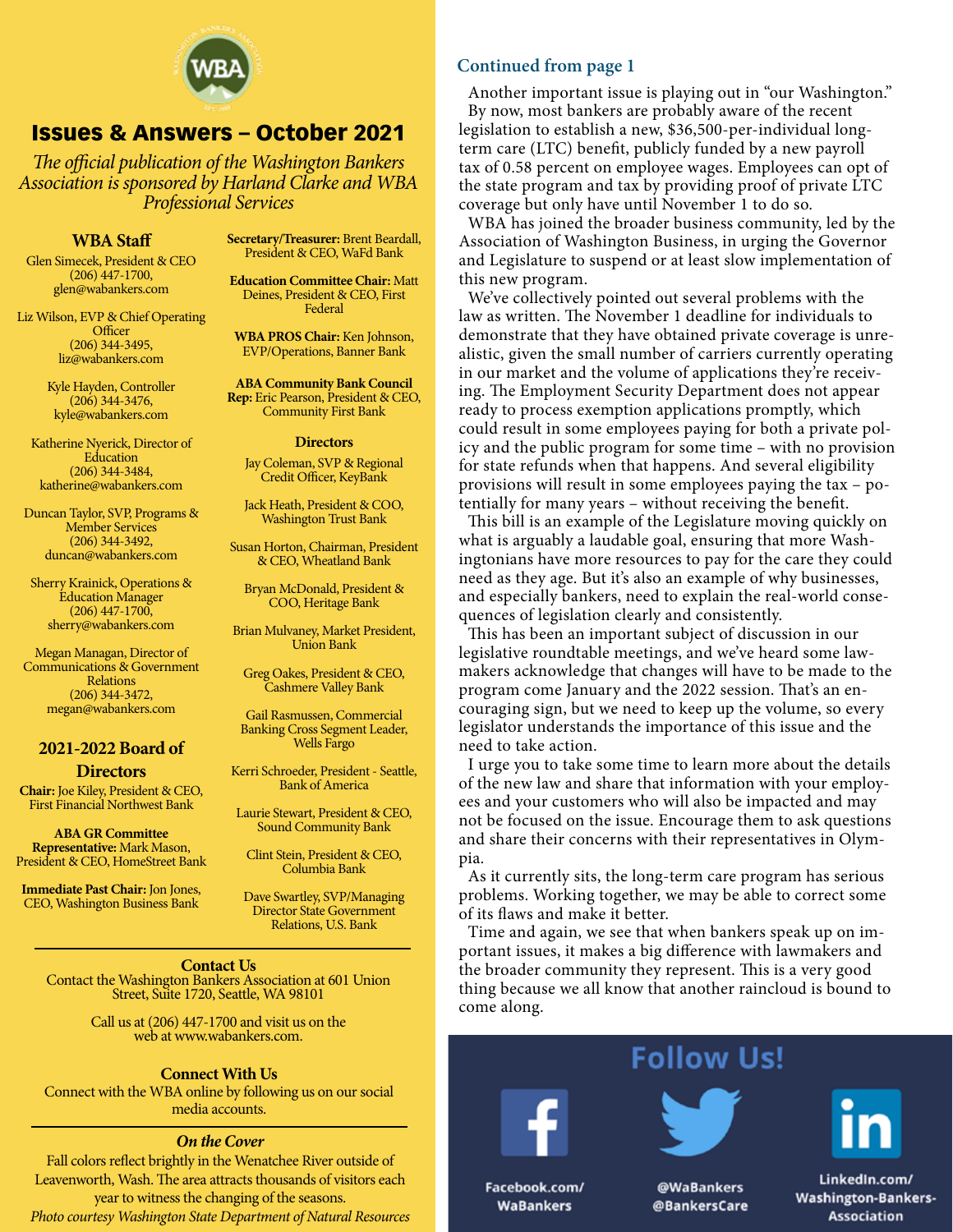# **Banking On Inclusion: America's Banks Embrace Bank On Movement**



*By Rob Nichols, President & CEO, American Bankers Association* America's banks have a longstanding commitment to helping reduce the number of unbanked and underbanked individuals and families in the U.S. July marked a major milestone in that endeavor, with an announcement from the Cities for Financial Empowerment Fund that

the number of Bank On-certified deposit accounts now available has surpassed 100. At the time this column was written, it was up to 114.

As you may recall, nearly a year ago I challenged banks of all sizes to offer Bank On-certified products, which are designed to promote access to financial services to the roughly 5% of U.S. households that remain unbanked. To receive Bank On certification, the account must meet certain standards, including low costs, no overdraft fees, robust transaction capabilities via a debit or prepaid card, and free online bill pay. The certification is free and the process is simple.

When I issued that challenge in October 2020, there were 43 banks offering accounts that were Bank On-certified. Today, there are more than 90, with plenty more in the process of obtaining certification. In particular, we've seen a significant uptick in the number of community banks offering Bank On-certified accounts. This is due in part to ABA's efforts to engage with 20 of the nation's core technology providers—including Fiserv, FIS, Jack Henry and Associates, and Finastra—and encourage them to simplify the process for their bank clients to create and offer these important products.

Today, Bank On accounts are available in more than 32,500 branches, in 99 out of the 100 largest metropolitan markets, and in all 50 states. They have received plaudits from bank regulators and policymakers alike and for good reason. Research suggests that the initiative is working as intended: according to the Federal Reserve Bank of St. Louis, 75% of consumers opening Bank On certified accounts were new customers for that bank. Additionally, while these accounts have

widespread appeal, CFE Fund reports that close to 60% of Bank On certified accounts were opened by customers in communities with 50% or more people of color.

The importance of having a banking relationship has never been more apparent than during the COVID-19 pandemic. From obtaining Paycheck Protection Program loans to receiving economic impact payments quickly, there are countless stories that speak to the benefit of having a trusted banking partner—and to the disadvantages of not having one.

"For a long time, we'd known that we have consumers that don't have bank accounts in our market. It could be for cost, it could be for convenience, there could be a lot of reasons. The stimulus checks brought the issue to light a little more," says Gary Kleer, CEO of First Bank Richmond in eastern Indiana, whose bank recently had its Easy Fit Checking Account Bank On-certified. "When we saw this initiative being offered, we decided to get on board so that we could offer our consumers a more safe and affordable way to handle their money."

As we strive for a more equitable and inclusive society, one of the most constructive ways banks can help move the needle is to ensure that every American has the opportunity to access the banking system. That's why the Bank On certification is so important—it signals to those who may be hesitant to come in the door and start that banking relationship that the bank offers a product they can trust to meet their needs.

Many banks are already offering checking account options that meet Bank On standards—but it's time to go the extra step and get them certified – for free – with the Bank On seal of approval. If you haven't yet, I encourage you to visit www.aba.com/BankOn to learn more about the Bank On movement, how to certify an account product and why other banks were motivated to get involved. ABA staff is available to meet with your bank about the Bank On process and to answer your questions; reach out anytime through our dedicated inbox: bankon@aba.com.

Together, we can bring more Americans into the banking system—a crucial step toward ensuring economic prosperity for all.

**October 6** – 2021 Hybrid Retail Branch Manager Development Program **November 4-5** – Virtual Women in Banking Conference **December 2-3** – Virtual Bank Executive Conference **January 26, 2022** – Executive Development Program **February 10-11, 2022** – NW Compliance Conference, DoubleTree Suites, Southcenter Events<br>Calendar Calendar

**March 2-3, 2022** – Virtual Senior Credit Conference **March 29, 2022** – Retail Sales & Leadership Conference, Washington Athletic Club, Seattle **March 31, 2022** – Marketing Conference, DoubleTree Suites Seattle Airport

*To register or to learn more about any of the listed events, please visit www.wabankers.com/calendar.*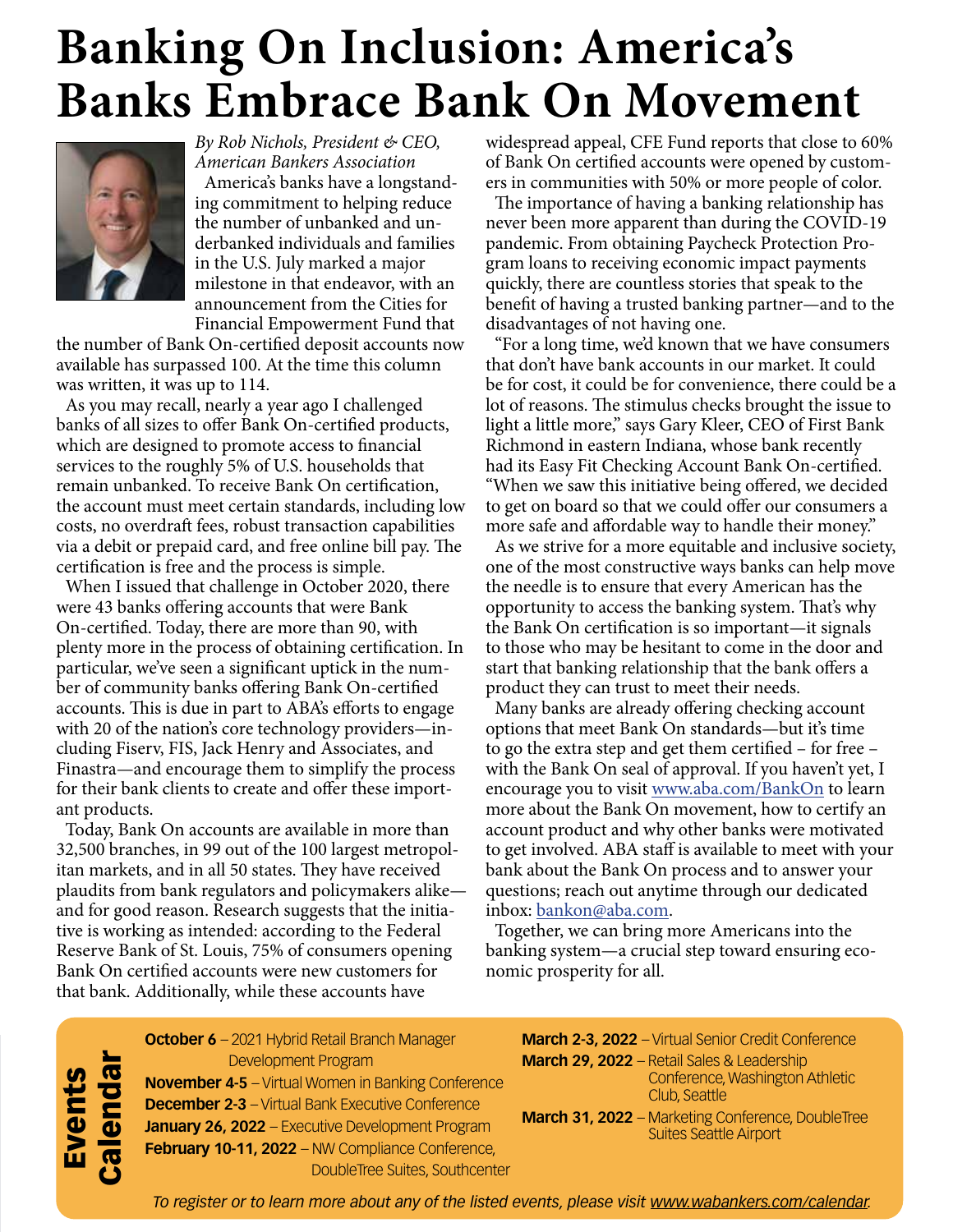# **Executive Development Program Registration Now Open for 2022**

Registration is now open for the WBA's flagship Executive Development Program.

This comprehensive 12-month program focuses on the skills bankers need to take on executive roles within their organization. Sessions cover a variety of topics, including today's banking environment, leadership and management, financial profitability, liability and assets, credit and risk review, audit and compliance, and much more. In 2022, the program has been updated to include a focus on cybersecurity and the role of fintech partnerships.

One of the highlights of the program is the one-on-one mentorship, one of the few opportunities in the country for this type of program. Students are paired with executives from their organization, meeting regularly to deepen the understanding of topics discussed during class.

With over 400 graduates of the program since 2010, graduates have gone on to fill executive roles, including CEO.

Classes begin January 26, 2022, and will run through November. The 2022 EDP will be held largely in-person, with classes at the Washington Athletic Club in downtown Seattle, with some sessions held virtually.

This popular program regularly sells out, so interested students are recommended to register early.

At the beginning of October, the hybrid Retail Branch Manager Development Program will kickoff. This program was redesigned in 2019 to fit the current retail banking environment. Sessions run through March and will be held virtually, except for the final class, which will be held at the WBA office in Seattle.

Students will gain a broader understanding of the retail branch market, build interpersonal communication skills, and how to strengthen client relationships.

The 2021 Virtual Women in Banking Conference will be held on November 4-5. The conference runs from 8:30 a.m. to noon each day and will feature a session with Elizabeth McCormick, a decorated U.S. Army Black Hawk helicopter pilot who will share leadership lessons she learned not only as a member of the armed forces but in business as a contract negotiator and commodity manager.

On December 2-3, WBA will host the 2021 Virtual Bank Executive Conference. The conference will run from 8:30 a.m. to 4 p.m. on December 2, followed by a half-day from 8:30 a.m. to noon on December 3. The agenda will feature sessions on the economic outlook, regulatory and legislative trends to watch, and more. This year, banks can send an unlimited number of attendees because registration was included in WBA





membership dues.

The 2022 Northwest Compliance Conference will be held February 10-11 at the DoubleTree Suites by Hilton, Seattle Airport Southcenter. The conference features returning speaker Leah Hamilton, vice president, and senior consultant at ProBank Austin. Attendees can choose between attending two days or one.

The Retail Sales and Leadership Conference, to be held on March 29. This conference will be hybrid, with in-person attendees congregating at the Washington Atheltic Club and banks can choose a virtual option to best fit their needs based on the number of attendees.

The 2022 Marketing Conference returns in person next year and will be held on March 31 at the DoubleTree Seattle Airport. Amber Farley, executive vice president of brand development at Financial Marketing Solutions, will headline the event with a session on the current media landscape and what areas banks should be focused on.

*Please visit the WBA website at www.wabankers.com for more information about registration for any of our upcoming programs.*

WBJ





Learn more online at www.wabankers.com/bec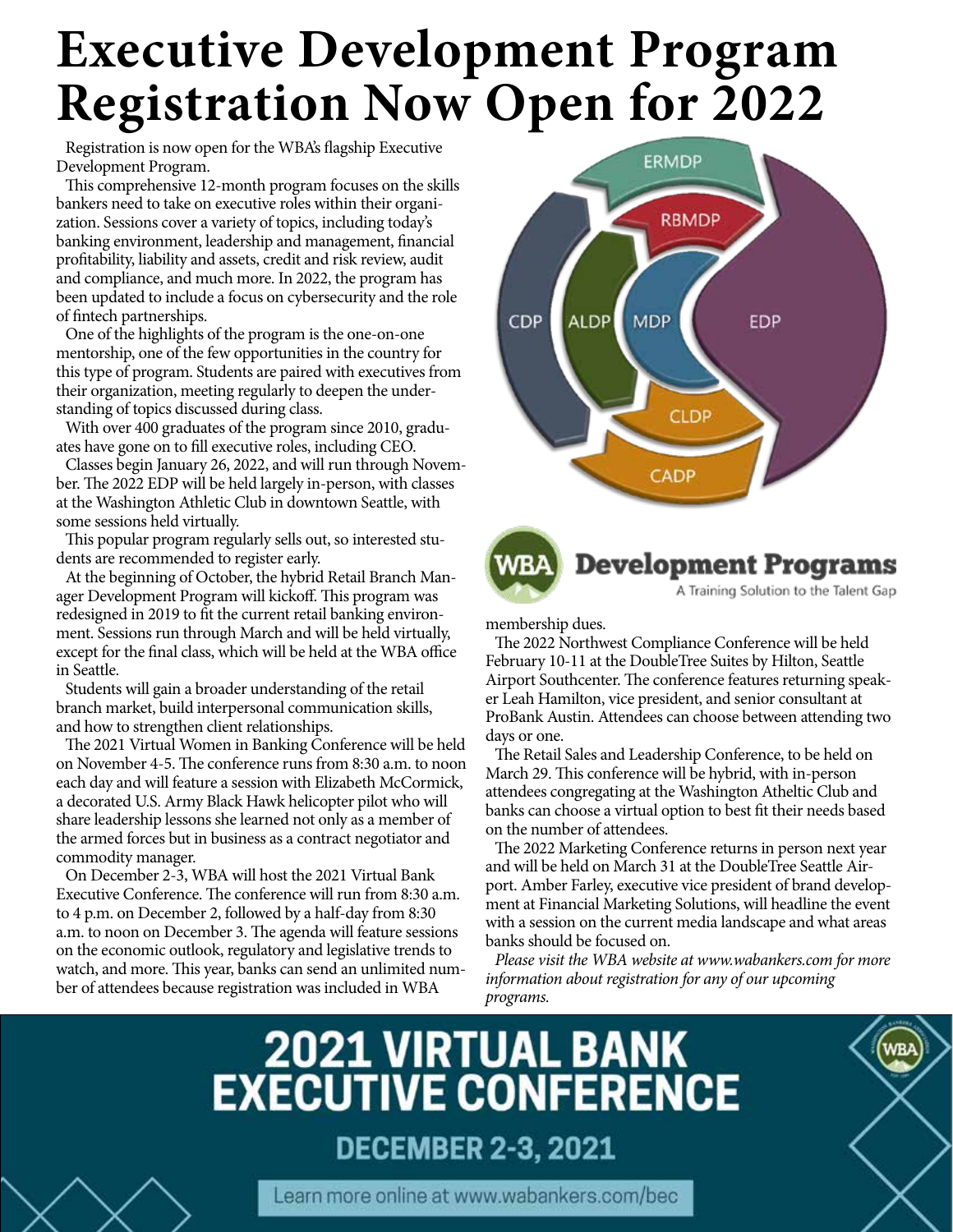## **Bankers Meet with Washington Policymakers During Virtual Legislative Roundtables**

Throughout September, bankers from across the state met with local lawmakers as part of the annual Legislative Roundtables. Held virtually again in 2021, the events featured a robust discussion with policymakers on a variety of issues.

Lawmakers had many questions, including asking for updates on PPP and the general economy, given the resurgence of COVID this fall. According to Small Business Administration data, as of June, Washington's banks had approved 91,000 PPP loans worth \$5.88 billion in just 2021. Nationally, 95 percent of all PPP loans were approved by banks and almost half of all loans in the program had applied for forgiveness.

Bankers also shared with lawmakers how credit unions continued expansion into business lending and other areas is making it difficult for bankers to compete. WBA also discussed how a new proposal that would give credit unions the ability to make massive equity investments is a bad public policy.

Other issues discussed included the proposal around a public finance cooperative (previously known as a state bank), consumer data privacy, first mortgage interest deduction, and more.

Thank you to all of the bankers who participated in this year's Roundtables!

## **Industry News**

#### **New Hires**

Gerald Matasy Regional Credit Analyst Manager at First Interstate Bank

Emily Wahl Loan Coordinator at Liberty Bank

Kirstin Tyner Branch Manager at Coastal Community Bank

Jack Sullivan Vice President, Branch Manager at Coastal Community Bank

Brett Cane Vice President and Private Banking Relationship Manager at Washington Trust Bank

Jose Gonzalez Small Business Banker at Washington Trust Bank



Tracey Lockwood Commercial Lending Production and Servicing Manager at SaviBank

Krista Jones Vice President and Mortgage Loan Center Manager at Peoples Bank

Ali Alsos Senior Vice President and Senior Operations Manager at SaviBank

#### **Promotions**

Tracy Nguyen Vice President and Marketing and Business Development Manager at Mountain Pacific Bank

Karlee Munger Senior Vice President and Retail Banking Manager at Mountain Pacific Bank

Marcus Duffy Senior Vice President and Commercial Lender at Mountain Pacific Bank

*Have Industry News to share with WBA? Email megan@wabankers.com or call (206) 344-3472.*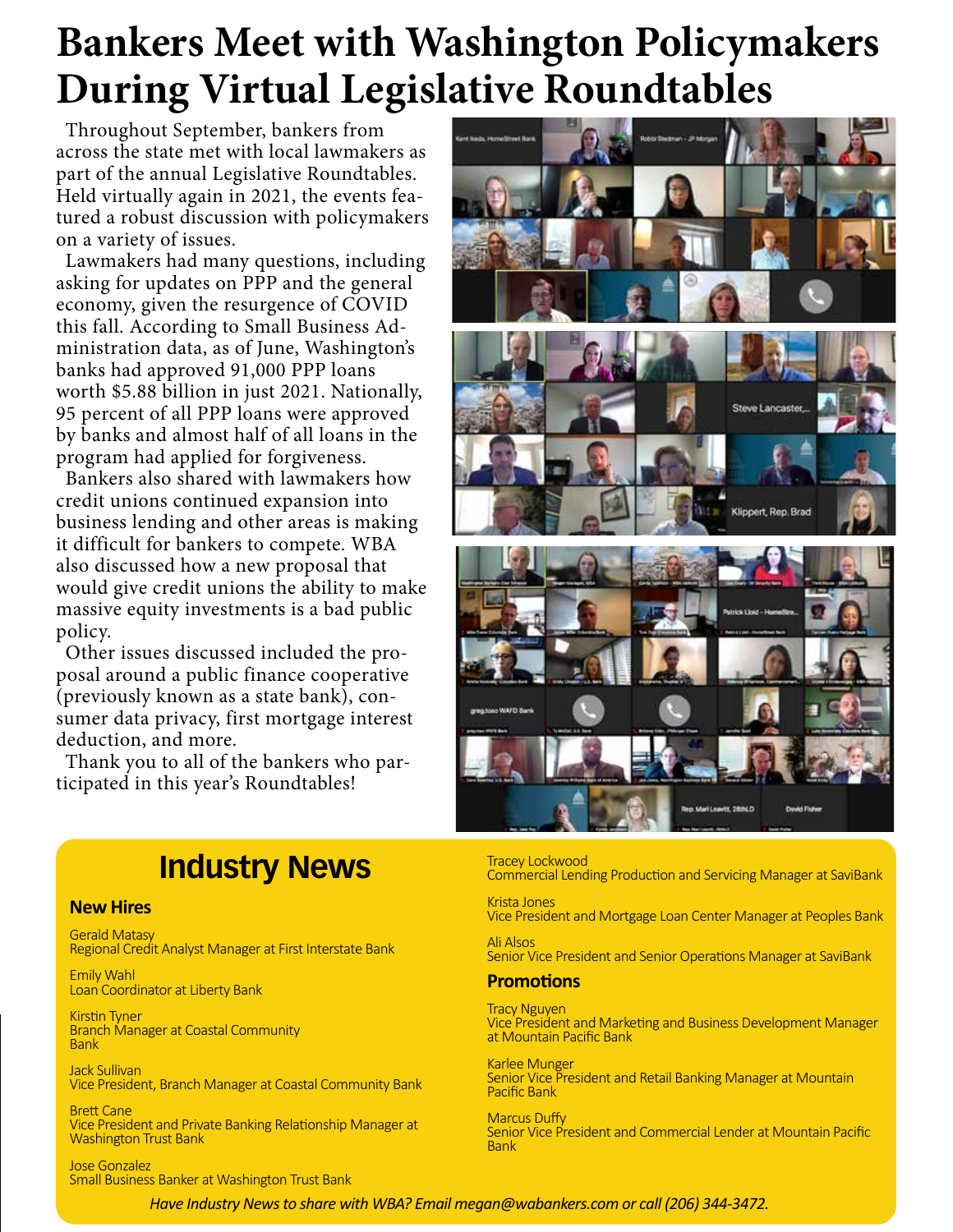## WBA Member News



#### **First Federal Donates to Other Bank During Grand Opening Event**

As part of the celebration of First Federal's new Ferndale branch, the bank donated to the Other Bank.

The branch also collected several donations of hygiene items to be donated to families in need.

"We're so happy to be part of the Ferndale spirit," said the bank on social media.



#### **1st Security Donates to Local Students During Stuff the Bus Campaign**

Just before the beginning of the school year, 1st Security Bank of Washington announced it had donated over \$41,000 in school supplies and cash as part of the bank's Stuff the Bus campaign.

The bank donated supplies as well as matching funds to local schools to help students in need as they headed back to the classroom for the first time in over a year.

"We appreciate your participation in our 2021 Stuff the Bus drive and for helping students get back to school ready to learn!" said the bank on social media.

#### **Olympia Federal Recognized Nationally for Community Service**

This summer the Independent Community Bankers of America (ICBA) announced that Olympia Federal Savings received an honorable mention in their 2021 National Community Bank Service Awards. The awards celebrate the outstanding and creative volunteer efforts by community banks across the country.

Olympia Federal was one of seven banks to receive the recognition, which was awarded for its Better Fedder program, supporting affordable housing and local nonprofits.

"Our Better Fedder program is a multi‐dimensional community outreach initiative designed to improve the quality of life for people who call the South Sound home," said Ryan Betz, vice president of marketing and public relations at OlyFed. "We are appreciative of this recognition, which aligns with our mission of putting people above the bottom line to improve the overall economic health and social well‐being of the community."

In 2020, the bank donated more than \$465,000 in grants and sponsorships to 110 local nonprofits and has provided more than \$14 million in affordable housing loans.

#### **First Interstate Hosts Annual Volunteer Day in September**



In early September, First Interstate Bank hosted its annual Volunteer Day, where branches throughout the bank close for an afternoon so employees can volunteer.

In Spokane, members of the team volunteered at Second Harvest where they packed 6,000 bite-2-go kits for those in need.

#### **Seattle Bank Donates to Refugee Women's Alliance**

Earlier this fall, Seattle Bank announced it would be making a \$10,000 donation to the Refugee Women's Alliance (ReWA) to help Afghan refugees.

The ReWA provides refugees with long-term assistance in housing and employment.

"Just like so many past generations of immigrants and refugees, this wave of refugees bring their talents, passions, and goals. Helping others find refuge and thrive again only makes our community that much stronger," said the bank.

#### **HomeStreet Bank Donates to Edmonds College**

This fall, HomeStreet Bank announced a \$5,000 donation to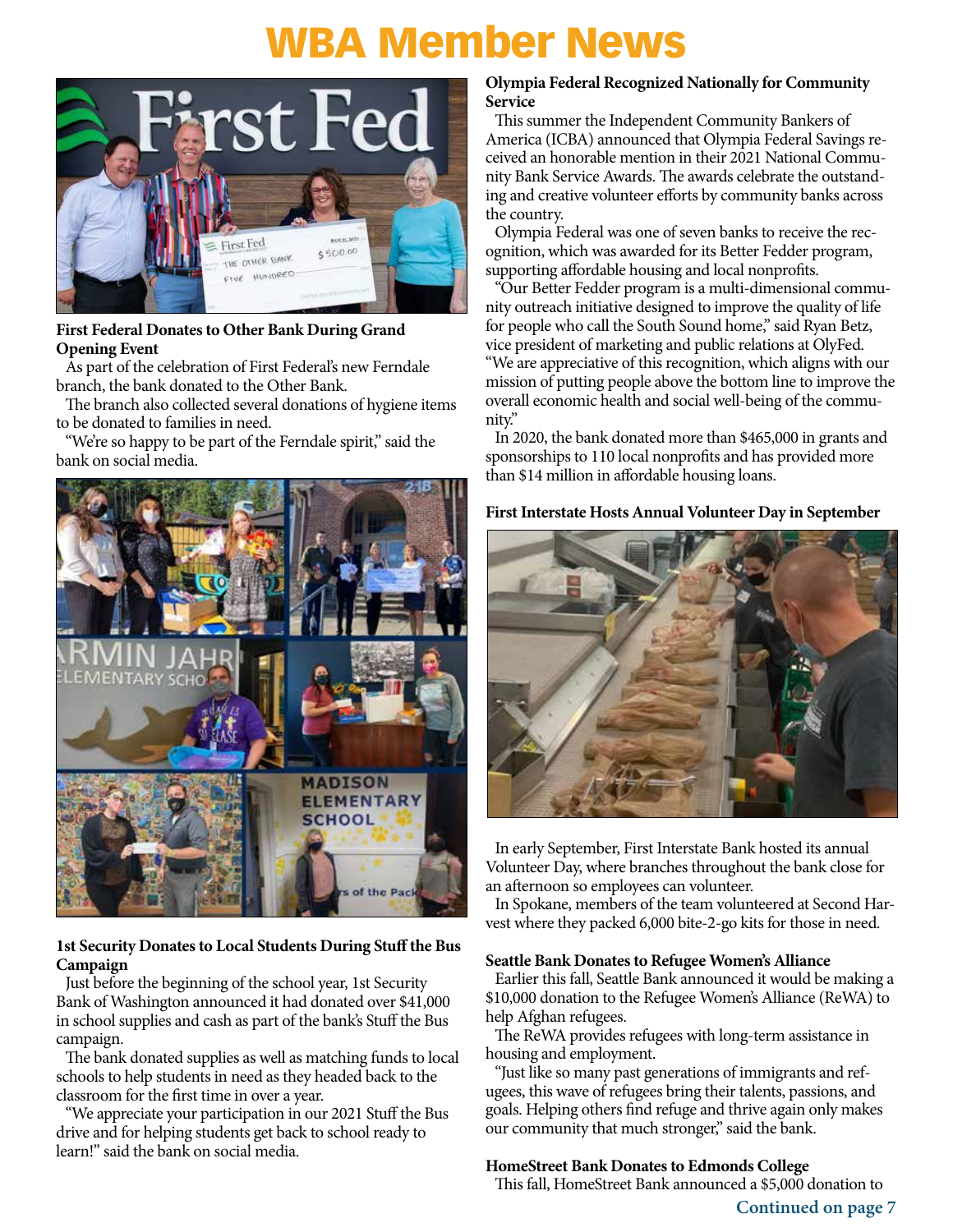#### **Continued from page 6**



Edmonds College.

The funding is for the school's Project Home Association, which the bank has supported for more than 10 years. It helps students find and stay in housing, allowing them to continue



their education.

#### **1st Security Bank Donates to Port Angeles Community Players**

1st Security Bank of Washington donated to the Port Angeles Community Players for \$2,500.

The donation will allow the group to upgrade their air system, making it safer for those who attend performances in the future.

#### **Peoples Bank Donates to Hand in Hand Immigration Services**

Peoples Bank announced in mid-September it was making a \$5,000 donation to Hand in Hand Immigration Services, a Wenatchee-based organization with the mission to assist, motivate and empower immigrants and their families to obtain U.S. citizenship.

The bank donated in honor of Gerda Balint, a mortgage loan officer assistant in the bank's Wenatchee Financial Center, who became a U.S. citizen on Citizenship Day on September 17.

When she was 11, Balint moved to the U.S. from Sweden, not knowing any English. Her family moved from Florida to Lynnwood, Wash., and eventually, Wenatchee, where she went on to high school and eventually attended Central Washington University. Balint graduated from CWU in 2018 and started working as a teller at Peoples Bank after obtaining her Green Card.

"It means a lot to me to be able to tell my story," she said. "The test was probably one of the easiest parts. I say this because it's taken so long to get my citizenship. Be patient, keep persevering, and don't give up because you can do it. Be proud of your-



self and who you are; keep pushing for your goals and dreams.' **First Financial Northwest Bank Auction Team Volunteers at Junior Achievement Event**

Members of the First Financial Northwest Bank Auction Team volunteered at the Junior Achievement of Washington Dare to Dream event in mid-September at T-Mobile Park.

The annual event features a dinner and auction to help support Junior Achievement programs throughout the state and to honor student's success.

#### **Olympia Federal Announces Employee of the Quarter**

Olympia Federal announced earlier this fall that Laura Ingersoll, a training coordinator in the Human Resources Department, was the employee of the quarter.

She was nominated for being a steady presence of support and assistant to a variety of departments. She assisted the Loan Team with system maintenance, worked with the Digital Team on the launch of the bank's new online banking system, and has worked tirelessly to convert training to a virtual format.

She also helped with the implementation of a new consumer loan system and was a backup trainer for customer service representative training.

"Lauren is extraordinarily hard-working and upbeat, and is someone you will find always encouraging others and volunteering to help a coworker or project team that needs extra support," Lori Drummond, President & CEO said. "Lauren is a fantastic example of our values in action, always thinking about others and willing to help anyone in the Association who needs it. OlyFed is so lucky to have Lauren as a part of our team!"

#### **Yakima Federal CEO Named Chamber CEO of the Year**

In early September, the Greater Yakima Chamber of Commerce announced that Leanne Antonio, president & CEO of Yakima Federal Savings & Loan was the CEO of the Year.

Chelsea Snodgrass, CEO of the Central Washington Homebuilders Association, also earned the honor after the votes were tallied in a tie.

As a member of the Chamber for over 100 years, Yakima Federal also earned the award for Member of the Year during the Chamber's annual award ceremony.

Antonio started her career at the bank in 1981 as a teller, ultimately being promoted to President & CEO in 2016.

She also serves on the board of the Yakima Rotary Trust, Memorial Foundation, and is on the board of the Community Bankers of Washington and Impact Capital, a Washington-based CDFI.

*If you have WBA member news to share, please email Megan Managan at megan@wabankers.com. Submis- sions are run on a space available basis.*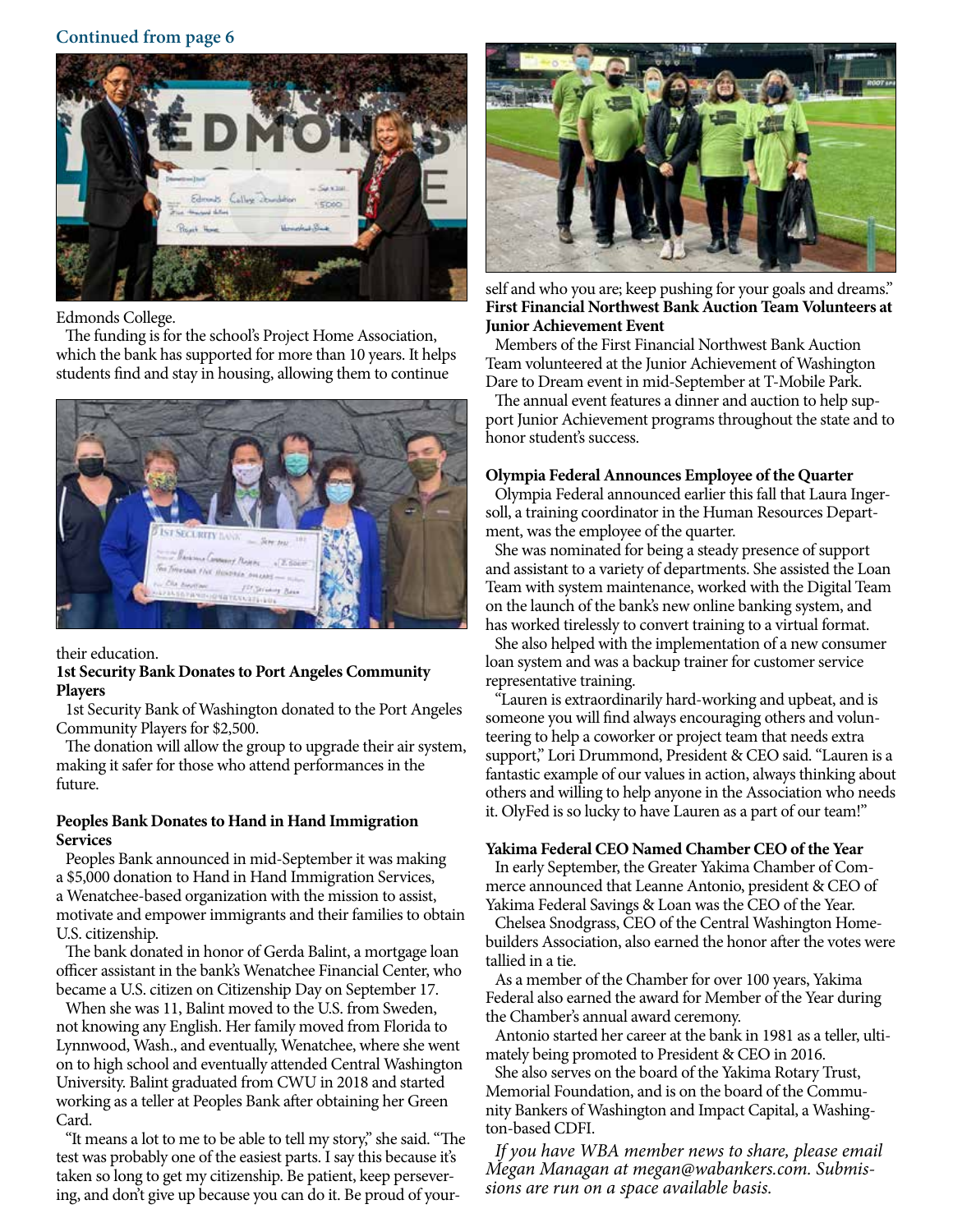## **Q&A with a Merger and Acquisition Expert** WBA Endorsed Vendor: Harland Clarke



*By Andy Saner, SVP, Product Engineering, Vericast* **How has digital transformation impacted M&A activity in the** 

**financial sector?** Digital transformation is a major driver of merger and acquisition activity. Since the pandemic, digitalization has gone from a nice-to-have option to a need-to-have imperative,

enabling financial institutions to reach beyond their zip code and acquire customers without the need for an extensive branch network. Digitalization has broadened the scope of competition for financial institutions and created a ripe environment for larger institutions to absorb the smaller and mid-sized regional banks that are unable to continuously grow organically.

Since the downfall in 2008 regulatory changes have been putting pressure on the industry causing consolidation and making it harder for financial institutions to keep up with all the expenses. The pandemic slowed some M&A activity as financial institutions readjusted, but experts believe pent-up M&A demand will make 2021 a record year for U.S. banks and credit unions. Bank Director's 2021 Bank M&A Survey found that 68 percent of banks with assets of more than \$10 billion plan to be active acquirers over the next five years.

#### **What can stand in the way of maximizing the full potential of the acquired customer base?**

It's often the tactical mechanics. Individual business units — operating in silos — must ensure the job is getting done: Making sure the debit cards are reissued correctly, making sure the online banking systems get switched, that accounts get mapped from one product to the other, and branches are staffed. What is missing is a holistic view of the customer experience — a road map of the customer journey, from the day the M&A is announced, until the weekend of the conversion and the weeks beyond — that guides the customer through that entire transition from start to finish.

If the bank doesn't have a customer experience officer, it should at least have one during this interim time frame to ensure the communications and timing make sense from the customer's point of view. Can they easily access us across all channels? Internally, are we able to deliver a fully connected experience in the branch, online and in our contact center?

Customer loss after an M&A is common. That's not surprising — moments of large-scale change inevitably test the customer experience. For institutions to minimize attrition and realize the full potential of their investment, the transition must be managed well.

#### **How does a merger and acquisition impact the customer experience?**

There is much disruption to the acquired customer base, causing real anxiety for them. They might be getting a new account number, a new debit card, new checks, even a new online banking system or mobile app. In some cases, their branch may be closing, or the hours of the branch may be changing.

Beyond how they access their funds are other questions. How do I make my loan payment? What is the interest being paid on my deposit accounts? M&As naturally stress customer relationships, test brand loyalty, and disrupt established expectations and habits. In fact, 45% of acquired bank customers said they likely would not remain a customer after an M&A. Often overlooked, however, is the disruption experienced by existing customers. The increased contact center volume from acquired customers can make it more difficult for existing customers to get through.

Another piece is the employee experience. Branch employees of the acquired institution are learning new systems and are unable to process things as quickly. In addition, they might be feeling the stress of learning new policies and new systems. Their customers may not be able to get the same level of support from the people they have come to know and trust, because those employees are going through a transition themselves.

During an M&A, there are a multitude of complex decisions to be made and questions to be asked, but none may be more critical than considering the effect on employees and customers alike.

#### **What are the keys to an effective M&A communications strategy?**

Priority number one is mapping out the holistic journey from the customer's perspective to determine how, where and when you need to communicate across that spectrum. Second, considering the volume of information customers will receive, messaging must be strongly branded across all channels to ensure the customer

#### **Continued on page 9**





ISSUES & ANSWERS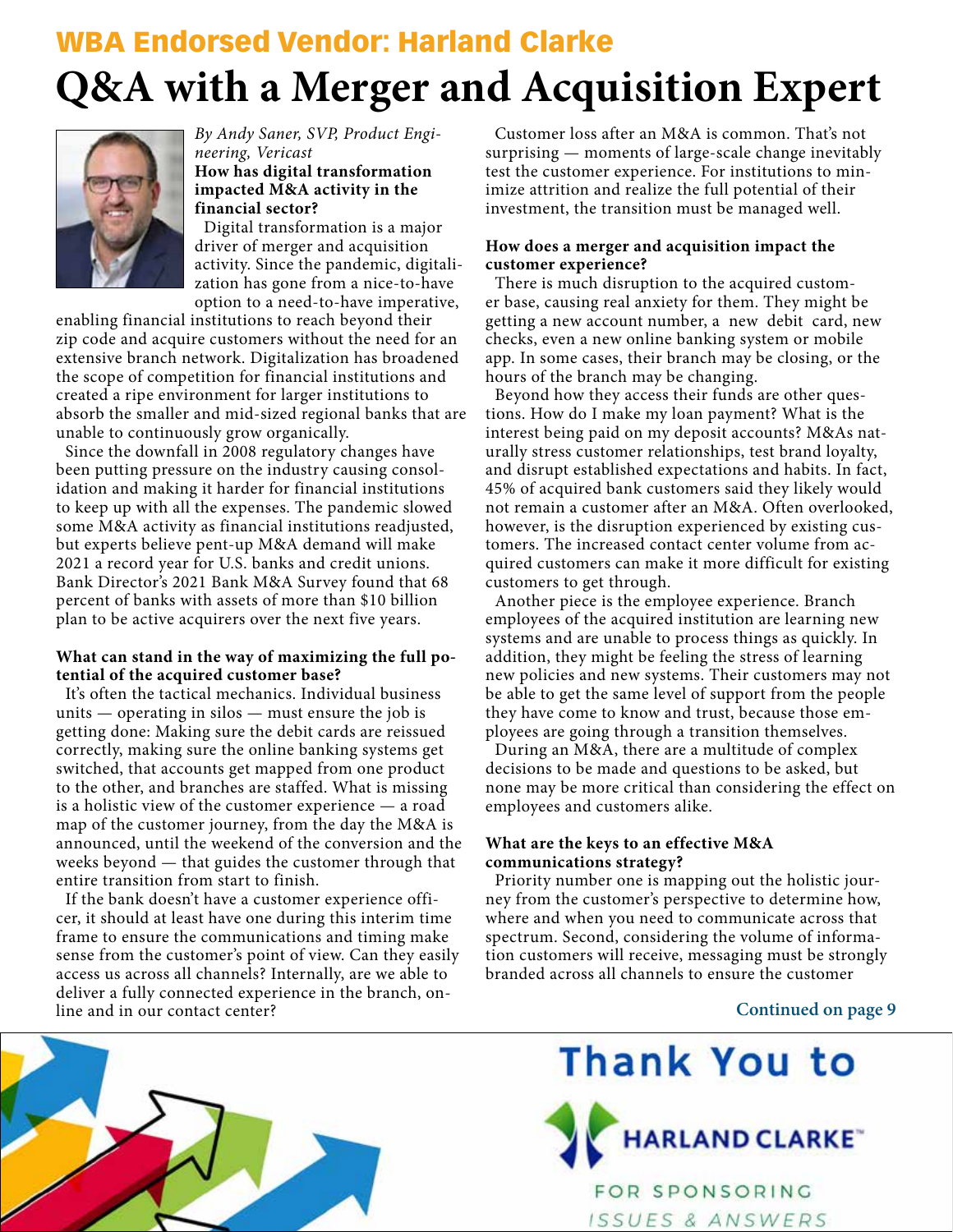#### **Continued from page 8**

recognizes the communication as being from their bank. Third, be clear and concise. Communicate on the customer's terms and remove all banking jargon, so they understand the timeline of what is happening and what they need to do.

And remember, you cannot over-communicate. One communication is not enough, but it doesn't mean you inundate customers with letter after letter.

Consider how you reiterate the important messages across all channels. Have information packets available in the branches, even though they've been mailed to customers, and have your branch teams actively talking about the changes coming.

Finally, tie it all together with your internal staff, so your contact centers and branches know exactly what is going on and have the same information customers are seeing. Prepare talking points for back-office employees so they are prepared to answer questions from family and friends in the local community. Consistent, coordinated, multichannel communication is key.

#### **What is a common customer service blind spot during mergers and acquisitions?**

Time and time again, we've seen increased call volume in contact centers — both outbound and inbound. Even if you have the best digital channels, there will be customers who just want to talk to a human. The contact center becomes a critical touch point during times of transition, especially with the pandemic and social distancing, when customers are less likely to go to the branch.

Underpreparing for a spike in call volume is a blind spot, and proactive work needs to be done to plan your service-level agreements and ready your contact center to support the increased needs of both acquired and

current customers. This may be the first interaction customers have with the acquiring financial institution and can set the tone for the entire relationship. While under-preparing for the spike in call volume is a blind spot, there are blind spots technologically, too. Do you have the technology infrastructure to support what is coming? It's about minimizing disruption and being able to respond quickly to customer needs.

#### **How can banks deliver a white glove transition experience to business-critical customers?**

The disruption and digital transformation associated with a merger and acquisition are especially risky for business-critical customers whose day-to-day operations rely on your financial institution.

Vericast strongly advocates providing a white-glove transition experience, so these clients understand what's coming and are prepared ahead of the curve. We support hundreds of M&A transitions and digital conversions every year on behalf of our financial institution clients, and we see a significant increase in satisfaction and retention when these top echelon customers have a dedicated resource for proactive outreach and specialized training. Let them know you value their relationship. Get it right and you'll build loyalty ... and gain business referrals.

*Andy Saner is senior vice president of product engineering and data services at Vericast, a leading provider of customer engagement solutions for financial services organizations. Customer engagement is particularly important during mergers and acquisitions when customers, both existing and acquired, need to know they are valued and how they will benefit from the change. Andy's insight is backed by more than 20 years of experience leading mergers and acquisitions.*

# **WBA VIRTUAL TRAINING**

#### PROGRAMS DESIGNED FOR YOUR SCHEDULE

Visit www.wabankers.com/virtual to see our online, in-depth virtual offerings, including our sought-after Development Programs.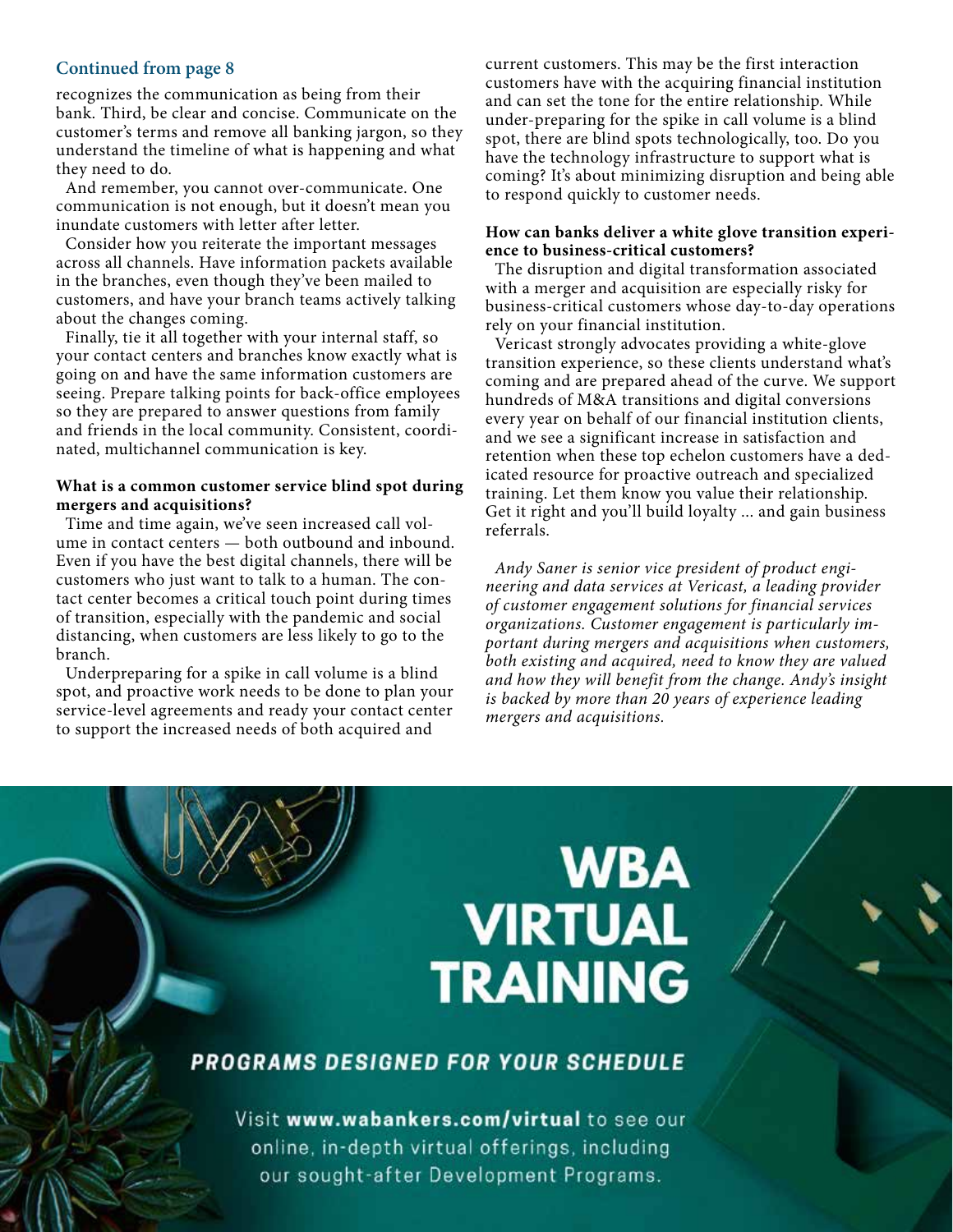# **The Reform and Modernization of BSA/AML**

*By: Julia A. Gutierrez, Director of Education, Compliance Alliance* With technology changing and growing at what seems like the speed of light, banking laws and regulations can struggle to keep up. All too often we skim across various regulations that revolve around paper transactions or technology that barely exists. One area of banking that can be especially impacted by an inability to keep up with the ever-changing world of technology or modernization is the Bank Secrecy Act. The Bank Secrecy Act has been around since 1970 when it was passed by Congress as the first set of laws to combat money laundering in the United States. Except for the amendment to incorporate the provisions of the USA PATRIOT Act, there haven't been many significant changes to the Act until recent years. To fulfill its purpose of fighting money laundering and financial crimes as effectively today as it did 50 years ago, the Act must be revised and revamped to meet the challenges and technological advances of the time.

Background

Over the past several years, the Financial Crimes Enforcement Network (FinCEN) has placed a great deal of focus on reforming and modernizing the BSA. The objective began years earlier when the Bank Secrecy Act Information Technology (IT) Modernization Program was developed in 2010 to provide a modernized IT foundation to collect, store, safeguard, analyze, and share data collected under the expectation of the BSA. Modernization remains a critical component of government efforts to ensure transparency among U.S. financial systems to detect and deter crime, strengthen national security, and achieve economic stability and growth. More recently, the call for modernization returns to the forefront as FinCEN sets out to "re-examine the BSA regulatory framework and the broader AML regime".

In 2019, the House Financial Services Committee issued proposed bills related to the Bank Secrecy Act and Anti-Money Laundering and Combating the Financing of Terrorism (CFT) laws. One of the proposed bills set to reform the BSA/AML to strengthen and modernize the program by focusing on information sharing, resource sharing, and technological innovation. Congress has also considered various proposals which could restructure and modernize the BSA/AML. The U.S. Department of Treasury issued its 2020 National Strategy for Combating Terrorist and Other Illicit Financing which called for AML modernization by leveraging new technologies coupled with innovative compliance approaches.

Modernizing the BSA

Modernization seems to be the frequent theme when it comes to the Bank Secrecy Act. Much of this theme can be credited to the former director of FinCEN, Kenneth Blanco, and his focus on the reform and modernization of the BSA/AML. The reform and modernization of the Bank Secrecy Act revolves around a collection of Advanced Notice of Proposed Rulemaking (ANPR), Final Rules, and new or amended laws.

As part of the reform efforts, FinCEN issued a Final Rule on September 14, 2020, which extended BSA/AML requirements to financial institutions lacking a federal functional regulator. The Final Rule required these institutions to develop and implement an Anti-Money Laundering program, establish a written Customer Identification Program, and verify the identity of beneficial owners. The final rule closed a regulatory gap between financial institutions and brought about consistency in reporting requirements and decreased the vulnerability of exploitation.

Just a couple of days later, on September 16, 2020, FinCEN issued an Advanced Notice of Proposed Rulemaking (ANPR). This was one of the first major efforts in broadening and modernizing the regulatory framework of the BSA and the broader national AML regime. The intent is

to provide greater flexibility in the allocation of resources and a greater alignment of priorities across the financial industry and government with a goal of an enhanced effectiveness and efficiency of anti-money launder (AML) programs. It would require financial institutions to have an AML compliance program, including a risk assessment as part of their program. In addition, the ANPR clearly outlines the expectation that financial institutions must meet when developing an "effective and reasonably designed" program. Such programs should: (1) assess and manage risk as informed by a financial institution's risk assessment process, including consideration of AML priorities to be issued by FinCEN consistent with the proposed amendments; (2) provide for compliance with BSA requirements, and (3) provide for the reporting of information with a high degree of usefulness to government authorities. The overall goal of the 2020 Final Rule is to enhance the effectiveness of anti-money laundering programs as it seeks to modernize the current BSA/AML. As most financial institutions already have risk assessments in place as part of their BSA/AML program, the ANPR may not necessarily add any new expectations, but rather make an industry best practice a regulatory requirement.

BSA/AML Reform continues January 1, 2021, when the Senate voted to override President Trump's veto of the National Defense Authorization Act (NDAA) which had been previously overridden by the House on December 28, 2020. The NDAA may provide the most significant and comprehensive set of reforms to the BSA/AML since the USA PATRIOT Act of 2001. Some of the most significant reforms include expanding the ability to share Suspicious Activity Report (SAR), streamlined SAR and Currency Transaction Report (CTR), and modifying the BSA/AML program. It also reincorporates an emphasis on risk-based approaches to AML program requirements

The Anti-Money Laundering Act of 2020, part of the NDAA 2021, included the Corporate Transparency Act (CTA) and was effective as law with Congress' override of President Trump's veto of the NDAA on January 1, 2021. The CTA has been many years in the making and is intended to be fully implemented by 2023, including the creation of a database of beneficial ownership information with FinCEN. The CTA establishes a new framework for reporting and disclosing beneficial ownership information and shifts the collection of information from financial institutions to reporting companies, modernizing, and streamlining much of the BSA/ AML expectations.

The focus on reform and modernization seems to be everywhere we turn as it becomes intertwined in new laws. The efforts and purpose of the Bank Secrecy Act and Anti-Money Laundering remain unchanged. What is changing in the world and technology around us demanding that modernization and reform become a priority. Financial institutions must remain knowledgeable of the regulatory and legal changes and embrace the modernization and reform which impacts their programs.

*Julia A. Gutierrez currently serves as C/A's Director of Education; developing curriculum and presentations, as well as presenting at various schools and seminars; both live and in a live stream/hybrid format. Julia has over 17 years of financial industry experience with the Compliance Alliance team. She served as a risk management and BSA officer, assisted in the development of enterprise-wide risk management and compliance program for a de novo institution, assisted in the compliance remediation efforts for an institution that was referred to the DOJ, held positions in retail and branch management, and was a senior compliance advisor for a large regulatory compliance consulting firm.* 



**BA** PROS<br>PROFESSIONAL SERVICES INC.

Learn more about our endorsed vendors online at www.wabankers.com/pros and www.linkedin.com/showcase/wba-pros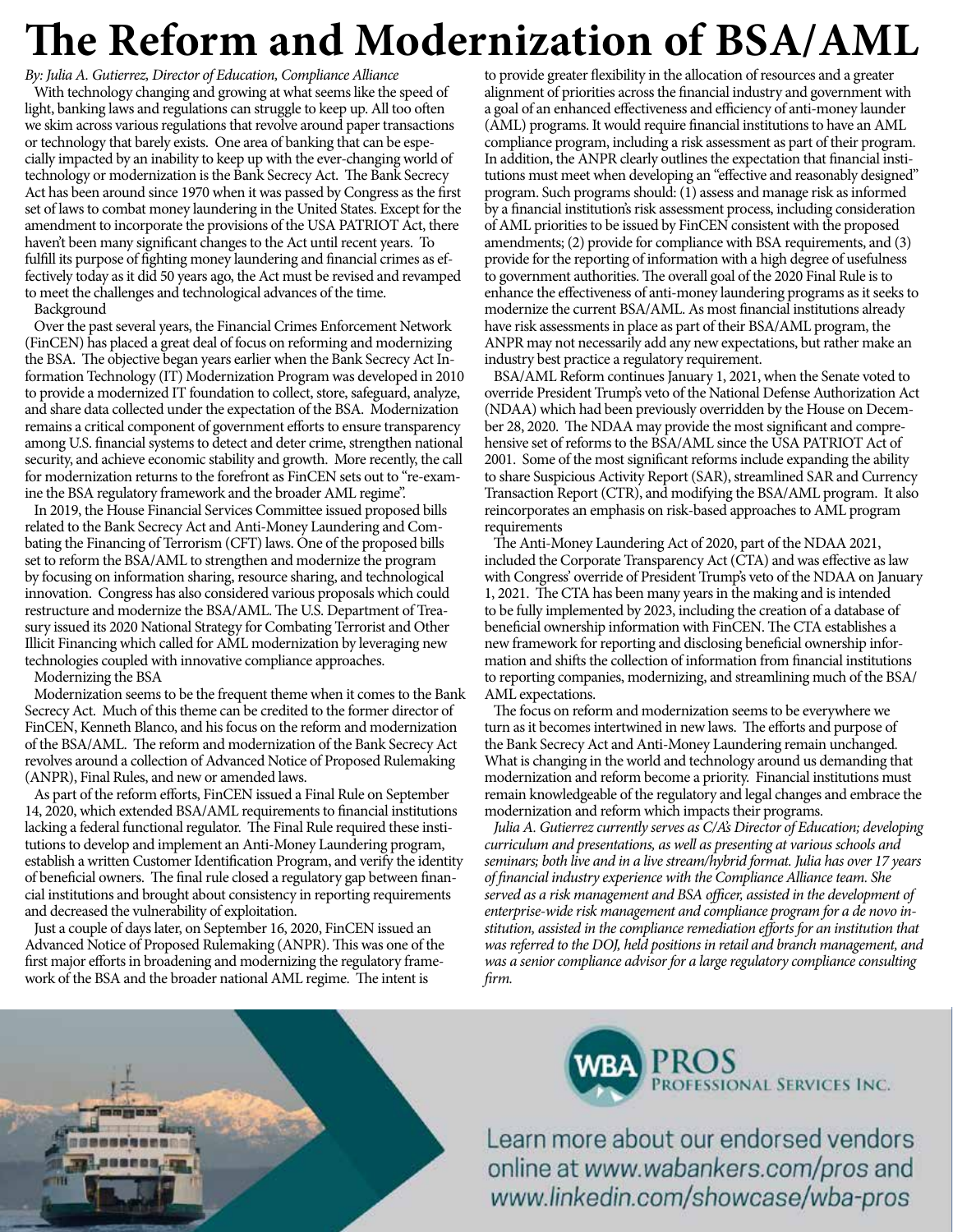

# **Bank On Washington Virtual Forum 2021 Registration Now Open**

Bank On Washington and the Financial Empowerment Network invites you to participate in the fully virtual Bank On Washington forum on October 19-20 from 8:30 a.m. – 12:45 p.m.

The event will explore what fintech means for unbanked, low-income, and historically marginalized individuals and communities. What is the current fintech landscape? What does research tell us about inclusion and financial wellness? What are the challenges? And where are we headed from here?

The speakers will offer their experiences with finance and technology, share their thoughts about both inclusion in financial systems as well as equitable outcomes in financial wellness, challenge us to address the pitfalls and concerns around technology for the unbanked and low to moderate-income communities, and engage attendees in thinking about the promises and possibilities of FinTech now and in the future.

**Agenda Day One – Tuesday, October 19, 2021** 8:30 am Welcome

9:00 am Presentation One: Morgan Housel, author The Psychology of Money 10:15 am Presentation Two: John Maxfield, author The Cambrian Explosion: Lessons for a New Era in Banking 11:30 am Presentation Three: Dr. Cy Richardson, National Urban League 12:30 pm Day One Closing

**Day Two – Wednesday, October 20, 2021**

8:30 am Welcome 8:45 am Presentation Four: Andrea Alexander, T3 – Tribal Technology Training 10:00 am Presentation Five: Chris Moreno, Catalyst Miami 11:15 am Presentation Six: TBD 12:30 pm Day Two Closing

Register online at www.eventbrite.com/e/2021-bankon-washington-forum-tickets-156999091509.

## **HAVE NEWS TO SHARE?**

Email it to megan@wabankers.com to be included in an upcoming Issues & Answers